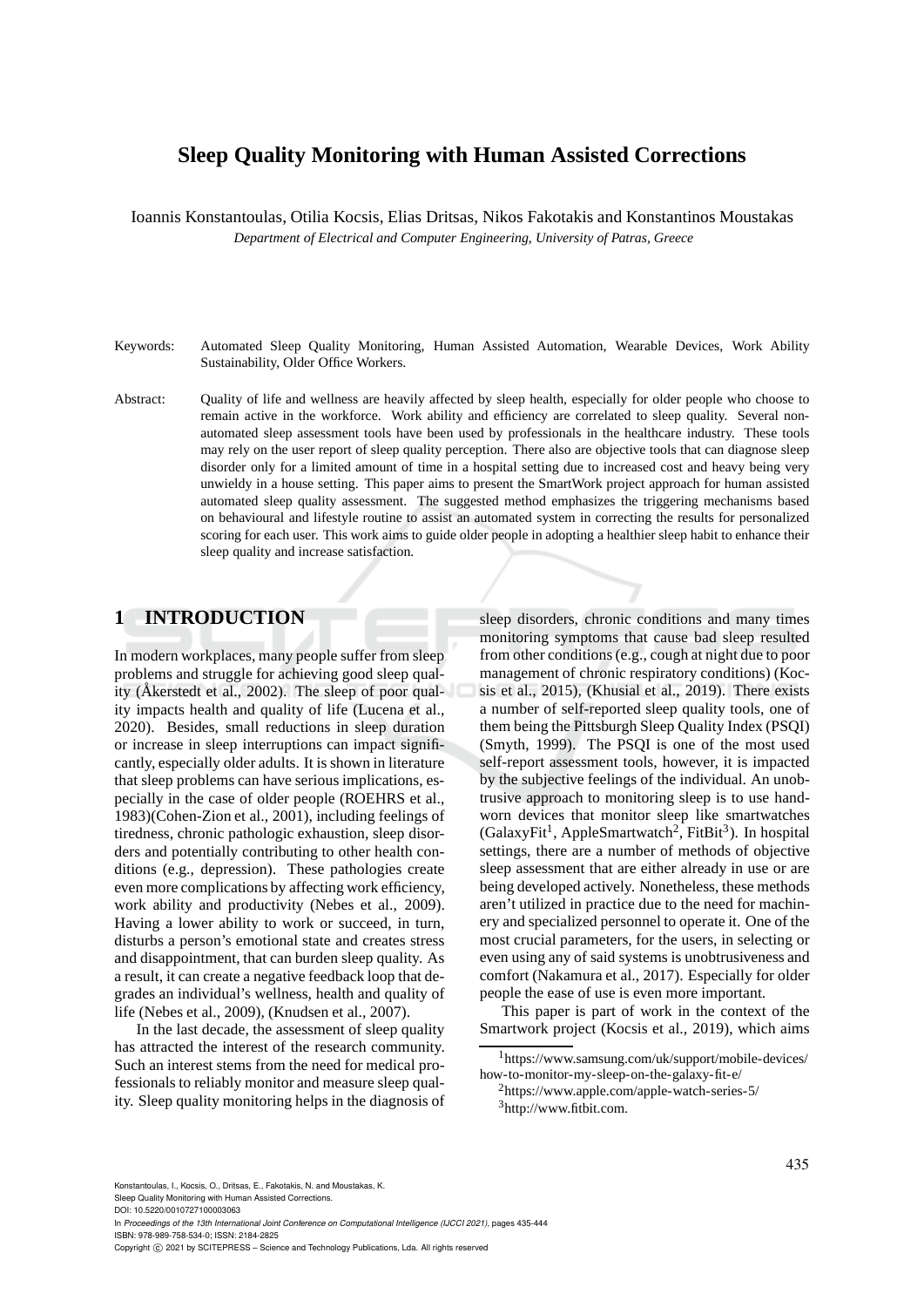to provide sustainability of work ability in the case of older office workers and gives them a better chance in competing for jobs through the improvement of their work performance and quality of life. In the literature, there is a well-documented relation between sleep quality and work ability (Eriksen et al., 2001)(Lian et al., 2015). It demonstrates the correlation between bad health and work ability reduction, failure to acquire and sustain a steady job, perform well in demanding or even mundane tasks and, in general, be satisfied with the productivity of one's self. In previous work, we presented an ongoing approach for continuous sleep quality assessment thar will be integrated in the Smartwork system. This system supports triggering mechanisms for behavioural and lifestyle interventions in order to guide older people adopt healthier sleep habits and increase their sleep quality and satisfaction. The aim of this paper is to enhance our previous approach (Konstantoulas et al., 2020) considering human assistance in correcting the system perception on how to score sleep quality personally tailored to each person.

# **2 METHODS AND EXPERIMENTAL SETUP**

In this section, we will analyze in detail the systems and methodology for assessing the quality of users' sleep. In addition, in the context of the Smart-Work system, we will discuss the purpose of sleep assessment and the proposed approach to this problem. Challenges arising from our approach and related solutions will also be presented.

## **2.1 Selection of Sleep Assessment Methods**

In an attempt to identify the appropriate monitoring/assessment device to use, we researched the possibilities of small to large-scale setups with obtrusive and unobtrusive methods to qualify sleep patterns in data form.

One of the most used self-reported questionnaires by medical professionals is the Pittsburgh Sleep Quality Index (PSQI) (Smyth, 1999), with a demonstrated long history compared to other sleep measurement systems (Smith and Wegener, 2003). It can differentiate poor from good sleep based on seven distinct categories: subjective sleep quality, sleep latency, sleep duration, habitual sleep efficiency, sleep disturbances, use of sleep medication, and daytime dysfunction over the last month. Nevertheless, the accuracy of any

self-reported questionnaire is limited by the subjective perception of the reporter and does not qualify the sleep quality of the person objectively. This paved the way to objective sleep assessment, that many methods already provide. These methods include, on one hand, costly hospice systems that assess sleep disorders (e.g., polysomnography), and, on the other hand, less expensive in-home systems for unobtrusive monitoring, such as e-health applications (Corral et al., 2017). For any system, the use of unobtrusive affordable solutions is one of the main concern tied to any scalability concern (Nakamura et al., 2017). In the marketplace, there exists a number of wearable physiological monitoring devices such as smartwatches, that allow for monitoring of sleep-related physiological signals over many years in an unobtrusive and affordable manner.

Another method is Ear-ElectroEncephaloGraphy (EEG), that can even be used in a home setting (Nakamura et al., 2017). The performance of this method is assessed by comparing a manually scored hypnogram to a predicted label based on the in-ear sensor data. Ear-ElectroEncephaloGraphy (EEG) as a method is very precise and can predict sleep stages with high accuracy (Mporas et al., 2013), (Mporas et al., 2015), but as a disadvantage this method is unwieldy for personal use and obtrusive in a casual everyday setting. Another method is using radio signals to monitor insomnia and sleep at home. This method measures radio signals that bounce off of the user's body (Hsu et al., 2017). Finally, in the market, the acceptance of smartwatches and smartphones is increasing as they are less obtrusive, affordable and easy to use methods (GalaxyFit, FitBit).

For smart devices, especially, there is room for evolution. Though the smartwatch data collection methods are good enough, their companion back-end data analysis, calculations and estimations are not utilized to their best potential yet. These devices are accessible by everyone and can help in the development of a large scale health assistance system for sleep assessment and an integrated approach for matters that deter or promote sleep quality. For instance, in a specific user's life, bad sleep could be caused by poor nutrition leading to tiredness that flares up some other pathological condition. In this case, an integrated system with unobtrusive and easy to use smart devices can inform the user fora series of events that can prevent their health deterioration by switching out some poor nutrition options.

To our problem, in the scope of the SmartWork project (Kocsis et al., 2019), we combine a selfreported questionnaire with a quantitative objective method to calculate the relevant scores through a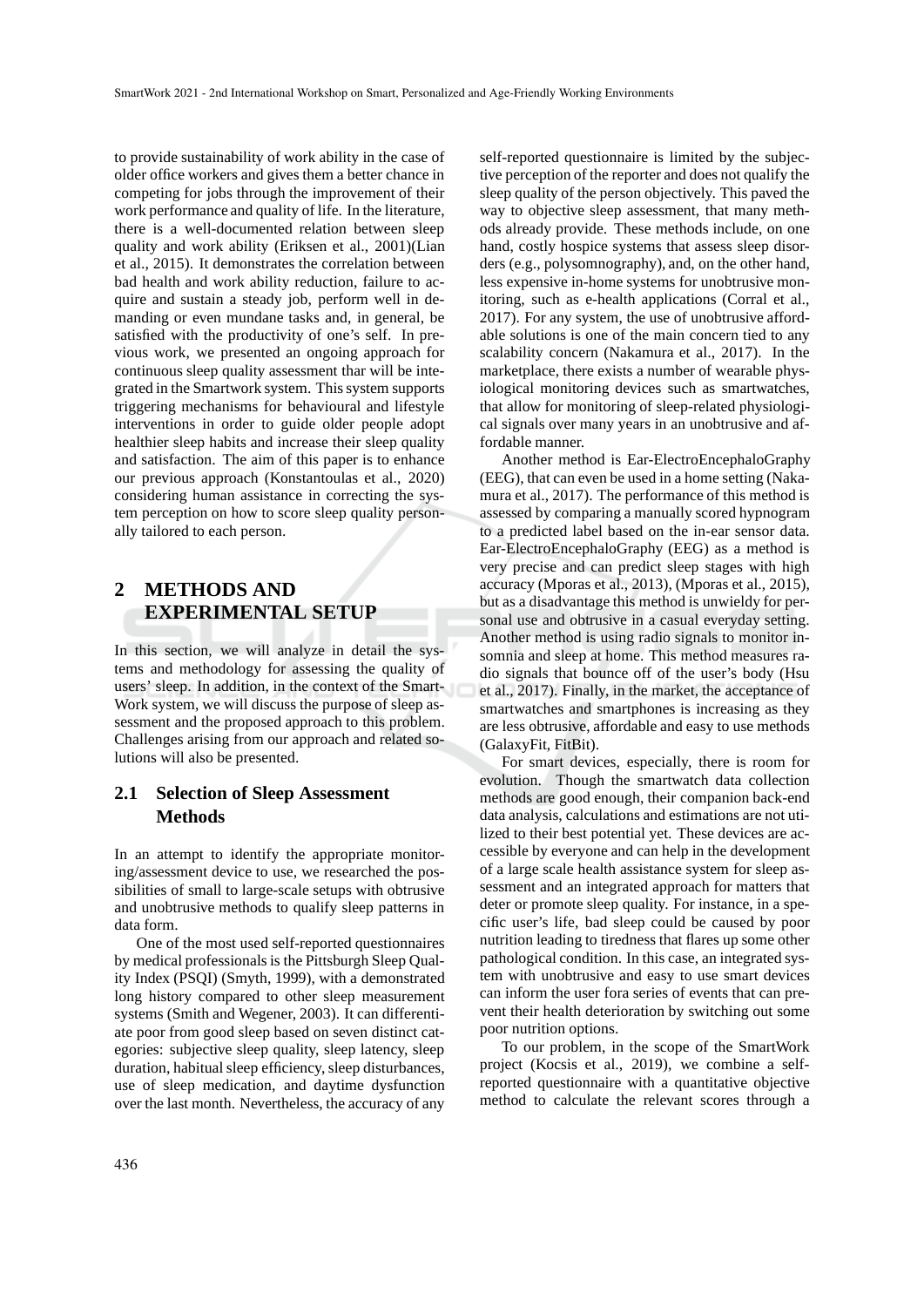smartwatch. We aim to increase the accuracy of the objective method, give feedback to the user when their perception differentiates from reality, and render the user able to correct the underlying score when the objective system is misconfigured.

### **2.2 The SmartWork System**

The SmartWork is a Worker-Centric AI system, in the context of the SmartWork project (Kocsis et al., 2019). Its purpose is to integrate unobtrusive sensing and modelling of the worker state considering a set of novel services for the support of the context and worker-aware adaptive work. The target groups of the SmartWork system comprise of the office workers, their employer and their carers. Motivated by the fact that the health, behaviour, cognitive and emotional status of the office worker is impacted, indirectly, by their sleep quality, the proposed approach will be implemented as a service of SmartWork.

### **2.2.1 An Overview of the Sleep Assessment System**

Our past work in (Konstantoulas et al., 2020) introduced the design and implementation of the system that monitors and assesses sleep quality. Its design was based on a combination of an implementation of the PSQI self-reported questionnaire and an objective scoring system for daily sleep data gathered by a smartwatch. This system (see Figure 1) is part of a larger interconnected system (namely, SmartWork) that predicts or analyses data from multiple sources for a more holistic understanding of the user.

The system is fed with daily sleep data gathered from a smartwatch, commercially available and easy to use (FitBit). It is biometric data related to sleep, daily physical activity implied from steps and heart rate over the day and others. After data collection, a pre-processing step is applied using classical methods from data science to handle the potential uncertainty of the devices. Notice that missing values are imputed by a machine learning model but with unsatisfactory accuracy yet.



Figure 1: Asynchronous process design for sleep data collection.

### **2.2.2 User-perceived Sleep Quality**

The user-perceived sleep quality is based on selfreported data derived by a questionnaire similar to the one in our previous work (Konstantoulas et al., 2020). The underlying process for sleep quality assessment is implemented in the SmartWork project using the PSQI sleep assessment tool. For each user, a general sleep quality score is acquired by the received answers on a number of qualitative and quantitative questions (Smyth, 1999) (Global PSQI score), with values between 0 and 21. The 0 value corresponds to no sleep problems at all, while values equal to 5 or higher concern a "poor" sleeper. This score is defined as the sum of 7 different scores (with values between 0 to 3) which are calculated by a unique formula. The PSQI survey implemented as part of the user profile initialization interface in SmartWork. The main components of the PSQI survey are as follows:

**PSQI C1: Subjective Sleep** is based on PSQI question #9 which directly links the user's answers to a score from 0 to 3.

**PSQI C2: Sleep Latency** is based on questions #2 and #5a of PSQI. More specifically, Question #2 captures the time in minutes the user needs to fall asleep, while question #5a refers to how often the user was unable to fall asleep within 30 minutes of lying-in bed. The final score for this component is the average of the 2 questions.

**PSQI C3: Sleep Duration** captures the upper perceived amounts of hours of sleep each night (PSQI #4).

**PSQI C4: Habitual Sleep Efficiency** calculates the total hours in bed as the ratio of bedtime (PSQI #1) to wake time (PSOI #3), then total hours of sleep (PSOI) #4) to calculate total rest time.

$$
\frac{hours\ of\ sleep}{time\ in\ bed}100\%
$$
 (1)

**PSQI C5: Sleep Disturbance** denotes the number of sleep disturbances in a week level. The final score is derived by summing up the individual scores assigned to each of the questions from #5b to #55j.

**PSQI C6: Use of Sleep Medication** represents the user's assessment on how often they need medication to fall asleep.

**PSQI C7: Daytime Dysfunction.** The user reports mid-day sleepiness (PSQI #7) and general enthusiasm about activities (PSQI #8). The score for this component is the average one acquired from PSQI questions #7 and #8.

In the following subsection, the automatic sleep scores estimation will be presented.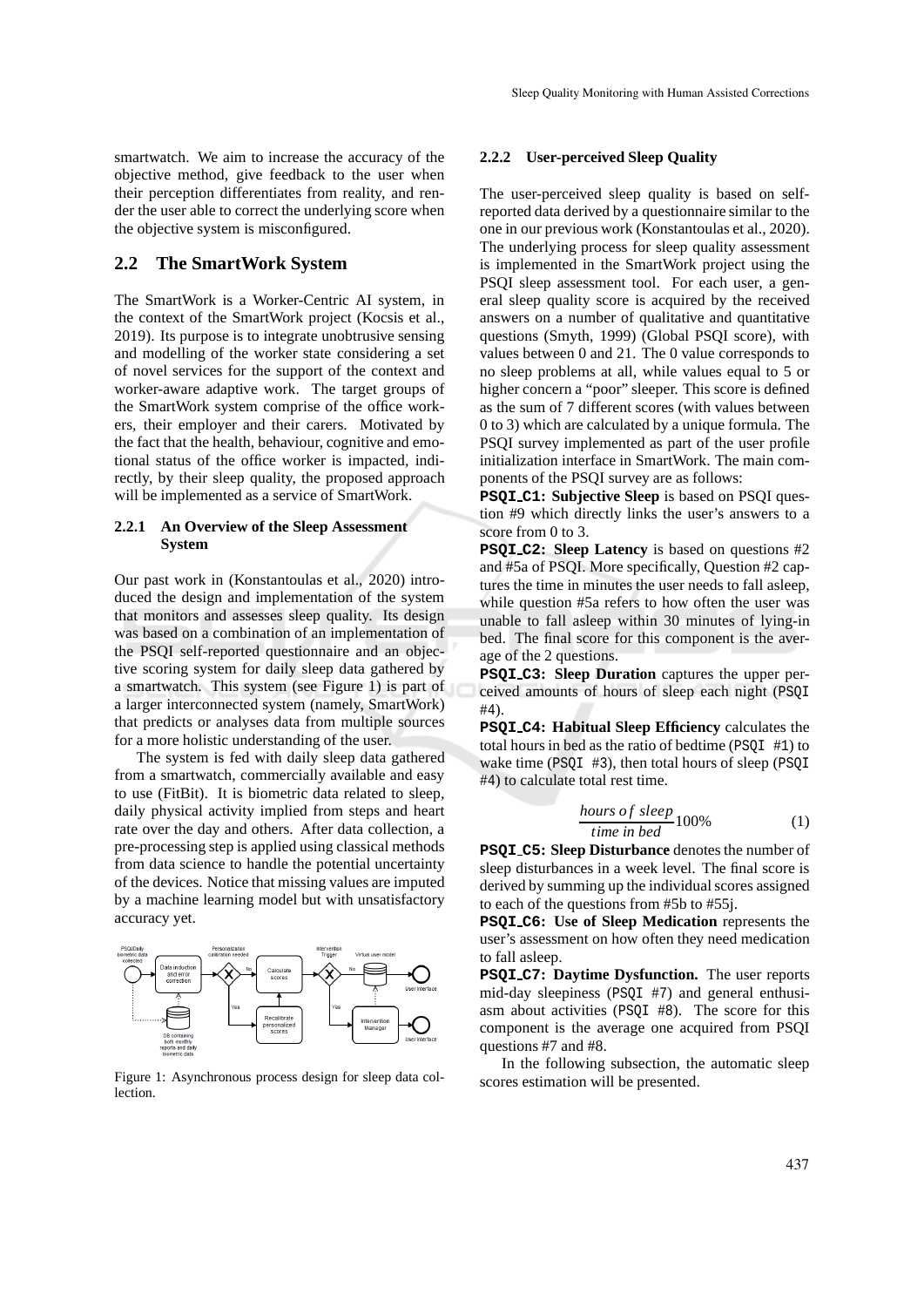#### **2.2.3 Automatic Sleep Scores Estimation**

In this section, we present the automatic sleep score estimation made by an objective viewpoint. Knowing that objectivity may be not the best approach for wellness optimization of the user, in the next section we present the intervention-based feedback system for correcting the objective benchmark values (objective in the sense that these mark values are backed by usual healthy estimates of researchers in the literature) (Knudsen et al., 2007)(Smyth, 1999)(Hirshkowitz et al.,  $2015$ )( $\AA$ kerstedt et al., 2002).

During the lifetime of a person, sleep duration fluctuates and it is highly affected by their age. To implement the proper guidance or intervention systems towards enhancement of sleep quality, internationally established recommendations, such as the Sleep Duration Recommendations established by the National Sleep Foundation (Hirshkowitz et al., 2015), are considered. In particular, in the case of SmartWork target users (office workers aged between 50 and 65 years old), the expected normal sleep duration is between 7 to 9 hours. Note that, 6 or 10 hours are also as acceptable. Exploiting the smartwatch device, the sleep stages are identified and used to estimate, on a daily level, the total and actual hours of sleep, respectively. Also, the amount and duration of sleep interruptions are recorded. Then, relevant scores are assigned to the collected data, in a similar way as the one adopted by the user self-reported sleep quality using the PSQI tool. The automatic sleep quality components are the following:

**Auto C3: Daily Sleep Duration** uses the recommended sleep duration by medical professionals (Åkerstedt et al.,  $2002$ ) as a ground truth. According to the age group a user belongs to and the recommended sleep duration, minutes deviation (md) is calculated. The formula for scoring is the same as in the calculation of PSQI C3.

if 
$$
md \le 120
$$
 then score =  $\frac{md}{60}$   
if  $md > 120$  then score =  $2 + \frac{md - 120}{360}$   
if score > 3 then score = 3

**Auto C4: Habitual Sleep Efficiency** (Auto C4) is defined by pr as percentile rest over time in bed. Its formula is based on the PSQI C4 formula with minimal changes to account for user misconceptions.

if pr > 90% then score = 0  
if pr 
$$
\geq
$$
 60% and pr  $\leq$  90% then score =  $3 - \frac{pr - 60}{10}$   
if pr < 60% then score = 3

**Auto C5a: Daily Sleep Interruptions** (Auto #5b) are calculated in minutes using the data collected by the smartwatch. We define as sim the duration of sleep interruptions in minutes, overnight, during the rest time. Its formula is based on matching subject data to the score they reported that month (PSQI #5b) and may change with a larger data sample and could be unique to each user.

$$
if \sin < 20 \text{ then score} = 0
$$
\n
$$
if \sin \ge 20 \text{ and } \sin < 60 \text{ then score} = \frac{\sin - 20}{40}
$$
\n
$$
if \sin \ge 60 \text{ then score} = 1 + \frac{\sin - 60}{60}
$$
\n
$$
if \text{ score} > 3 \text{ then score} = 3
$$

**Auto C5b: Daily Sleep Interruptions.** (Auto #5b discrete) As for the absolute number of sleep interruptions using the data collected by the smartwatch, si captures the absolute number of sleep interruptions during time rest overnight. Its formula is based on matching user-perception of sleep interruptions to results automatically calculated based on their FitBit data (as Auto\_C5a).

if 
$$
si
$$
 < 10 then score = 0  
\nif  $si \ge 10$  and  $sim$  < 20 then score =  $\frac{sim - 10}{10}$   
\nif  $si \ge 20$  then score =  $1 + \frac{si - 20}{20}$   
\nif score > 3 then score = 3

Auto\_C7: Daytime Dysfunction. (Auto\_C7). We define mds as the minutes of mid-day sleep events. These events are classified as mid-day sleep if their duration is small enough and that are not categorized as actual secondary actual sleep in a day. The formula is based on aligning the daily data of users with the self-reports of users for question #7 (PSQI #7).

if mds < 5 then score = 
$$
\frac{mds}{5}
$$
  
if mds > 5 and mds  $\leq$  30 then score =  $\frac{mds - 5}{25}$   
if mds > 30 then score =  $2 + \frac{mds - 30}{30}$   
if score > 3 then score = 3

**Auto C8: Daily Bedtime** has no clear analogous score in the PSQI, thus, we use the answers of question #1 (PSQI #1) for a "usual" time of reference. Concerning the bedtime, bd represents the deviation in minutes from the usual bedtime. The usual bedtime of a user is a composite mean of the last 5 days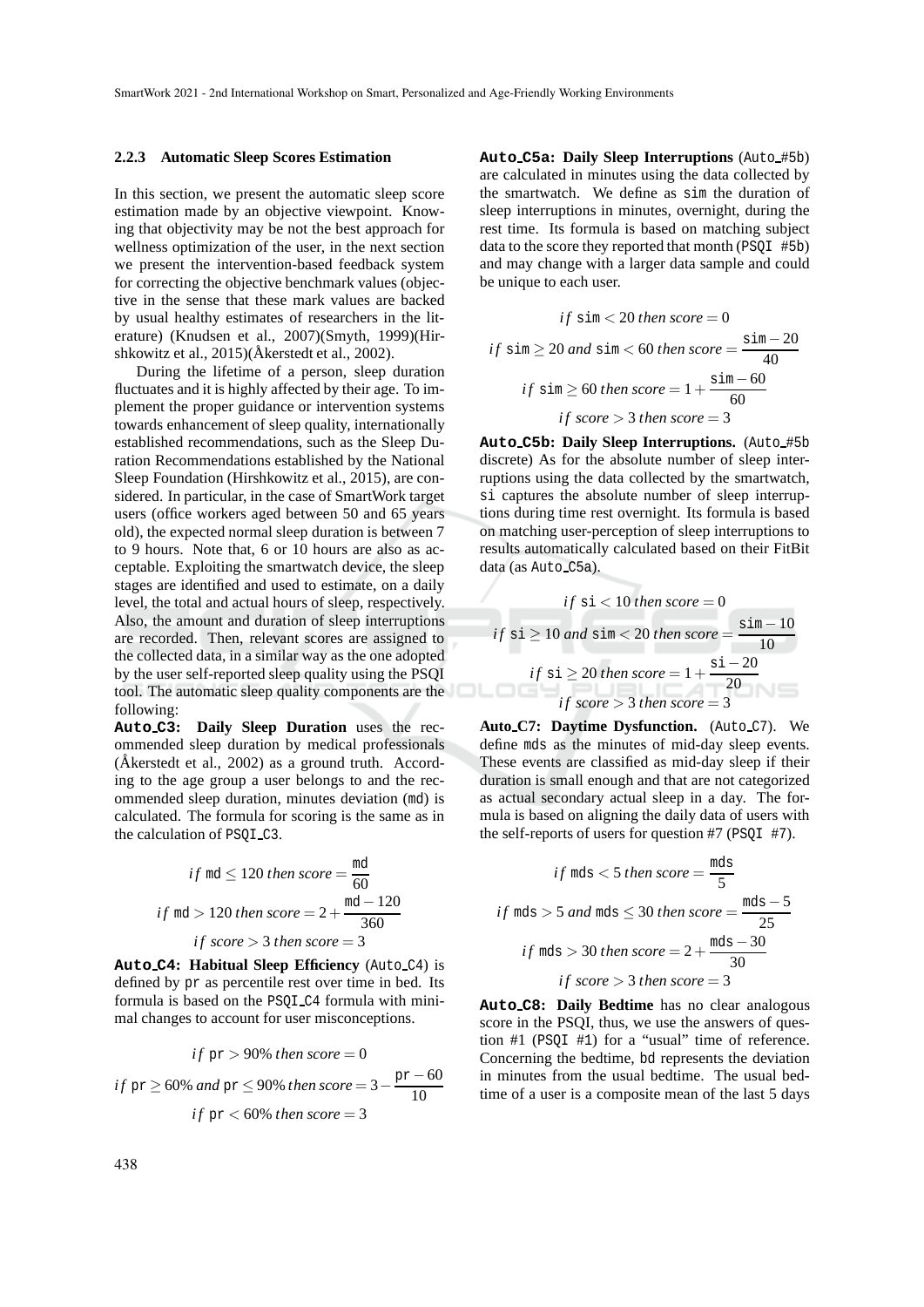of sleeping whose contribution is smaller as we move away from "today".

if bd 
$$
\leq
$$
 240 then score =  $\frac{bd}{120}$   
if bd > 240 then score =  $2 + \frac{bd - 240}{480}$   
if score > 3 then score = 3

**Auto C1: Daily Overall Sleep Quality** is calculated as the average score of Auto C3, Auto C4, Auto C5, Auto C7 and Auto C8. Notice that this component is compared to the user's self-reported subjective sleep quality component of the PSQI (PSQI C1) and not the Global PSQI score.

**Automatically Calculated Monthly Scores** are derived as mean values of the daily scores.

In the next subsection, we will present the contribution of the current study which is founded in Sections 2.2.2 and 2.2.3. In particular, the proposed approach aims to correct the automatically calculated sleep quality scoring taking into account the user perception.

#### **2.2.4 Human Assisted Corrections**

An intervention is triggered for a specific event, such as a suddenly worse or better sleep quality than usual. In this intervention, the user is asked if the scoring was corrected or informed that they could see a doctor based on the data. Also, the user can decide to bypass the data and claim that the triggered intervention was false. Focusing on the latter case, the correction system has been implemented for exceptions in the calculation of sleep quality scores. The system corrects scoring methods based on the user's feedback in the moment of the intervention based on their answers in the PSQI questionnaire each month. The main components of the human assisted approach are the following:

**Corr C3: Corrected Daily Sleep Duration.** We define ard as the adjusted recommended sleep duration, rd as the recommended sleep duration, md as minutes deviation from adjusted recommended sleep duration and msd as the median sleep duration which is calculated as the median of the last 30 days of sleep and *relu*, which is a function that sets as 0 any negative values. The subtraction of PSQIC3 from AutoC3 is divided by 10 to normalize the multiplication of this modifier with the modified recommendation for sleep, this is a number we reached after experimentation. For the corrected score the recommended sleep duration is adjusted as follows.

$$
ard = rd + (rd - msd) \cdot \frac{relu(\text{AutoC3} - \text{PSQIC3})}{10}
$$



Figure 2: Sleep duration score automatically calculated (Auto C3) and user-assisted correction (Corr C3) over 31 days.

**Corr C4: Habitual Sleep Efficiency.** We define hm as the high mark of scoring and lm as the low mark, as in Auto C4 we define pr as percentile rest over time in bed, and all relevant calculations are done the same way, except scoring is calculated as follows.



Figure 3: Habitual sleep efficiency score automatically calculated (Auto C4) and user-assisted correction (Corr C4) over 31 days.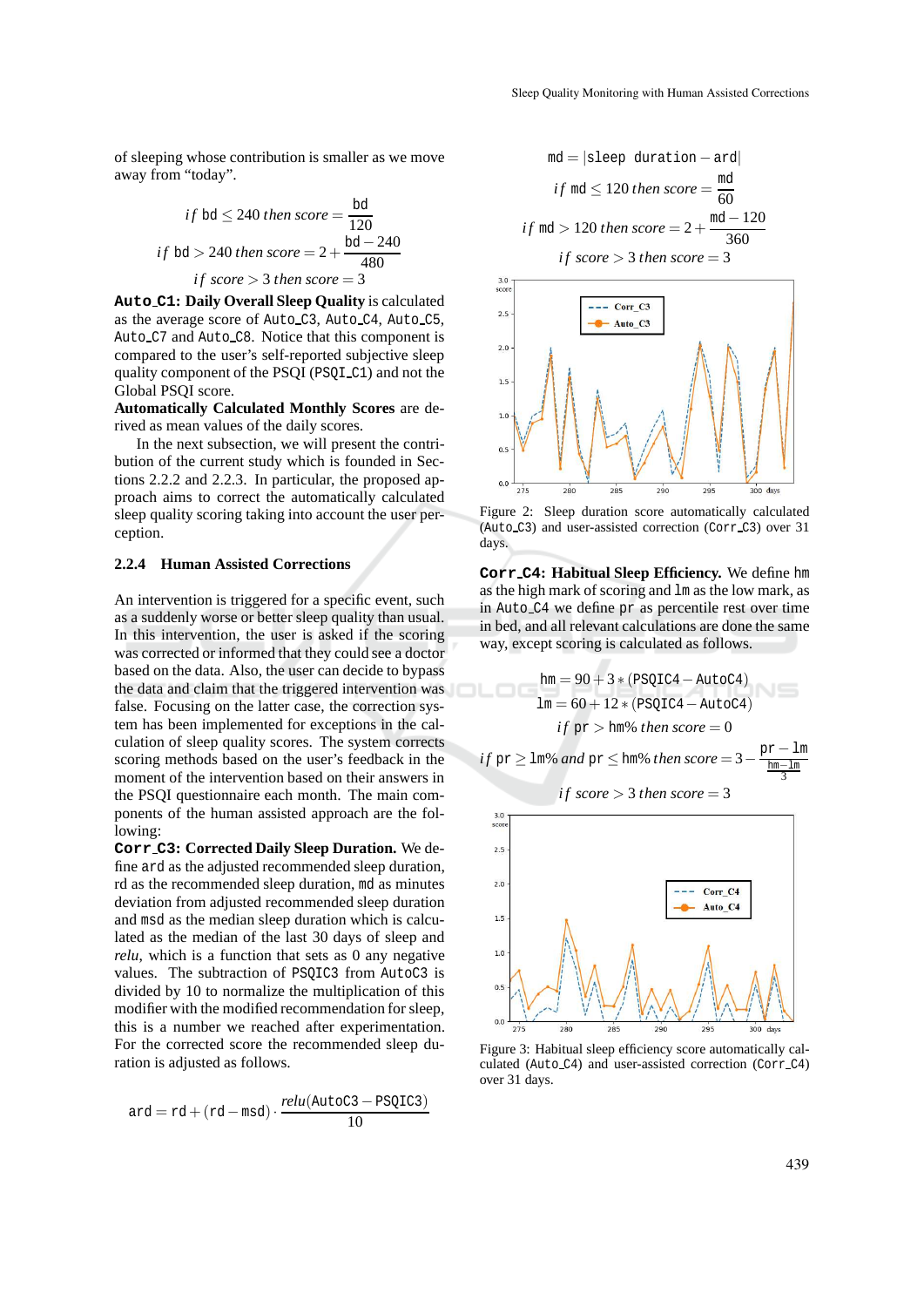**Corr C5a: Daily Sleep Interruptions.** (minutes) We define hm as the high mark of scoring and lm as the low mark, as in Auto C5a we define sim as minutes of sleep interruptions over nighttime rest.



Figure 4: Daily sleep interruptions in minutes score automatically calculated (Auto C5a) and user-assisted correction(Corr C5b) over 31 days.

**Corr C5b: Daily Sleep Interruptions.** (Discrete) We define hm as the high mark of scoring and  $\text{Im}$  as the low mark, as in Auto C5b we define si as the number of sleep interruptions over nighttime rest.

$$
hm = 20 + 3 * (AutoC5a\_last\_month - PSQI#4)
$$
\n
$$
lm = 10 + 3 * (AutoC5a\_last\_month - PSQI#4)
$$
\n
$$
if \text{ si } < lm \text{ then } score = 0
$$
\n
$$
if \text{ si } \ge lm \text{ and } si < hm \text{ then } score = \frac{\text{si} - lm}{lm}
$$
\n
$$
if \text{ sim } \ge hm \text{ then } score = 1 + \frac{\text{si} - (hm + lm)}{hm + lm}
$$
\n
$$
if \text{ score } > 3 \text{ then } score = 3
$$

**Corr C8: Daily Bedtime.** For bedtime correction, we adjust the scale by which we measure usual bedtime. We use a weighted median of the last k sleep nights to calculate usual sleep time. We define ust as usual sleep time, st as sleep time since 00:00 that day and bd as bedtime distance in minutes from usual sleep time(ust) for that day.



Figure 5: Number of daily sleep interruptions score automatically calculated (Auto C5b) and user-assisted correction (Corr C5b) over 31 days.



Figure 6: Corrected bedtime score (Corr C8) over 31 days, for  $k = 1$  (number of consecutive previous days attributed for median bedtime used for calculation) and  $k = 4$ .

**Corr C1: Daily Overall Sleep Quality.** As total score is calculated as the median of other scores, total score for the user assisted corrections is plainly the median of the individual scores on each of these categories.

#### **2.2.5 Test Data Set**

The test data derived from a volunteer group of office workers in the age group of 40-55 and, specifically, in this work in 50-65 group. Due to the dynamic nature of the system, good results are expected in all age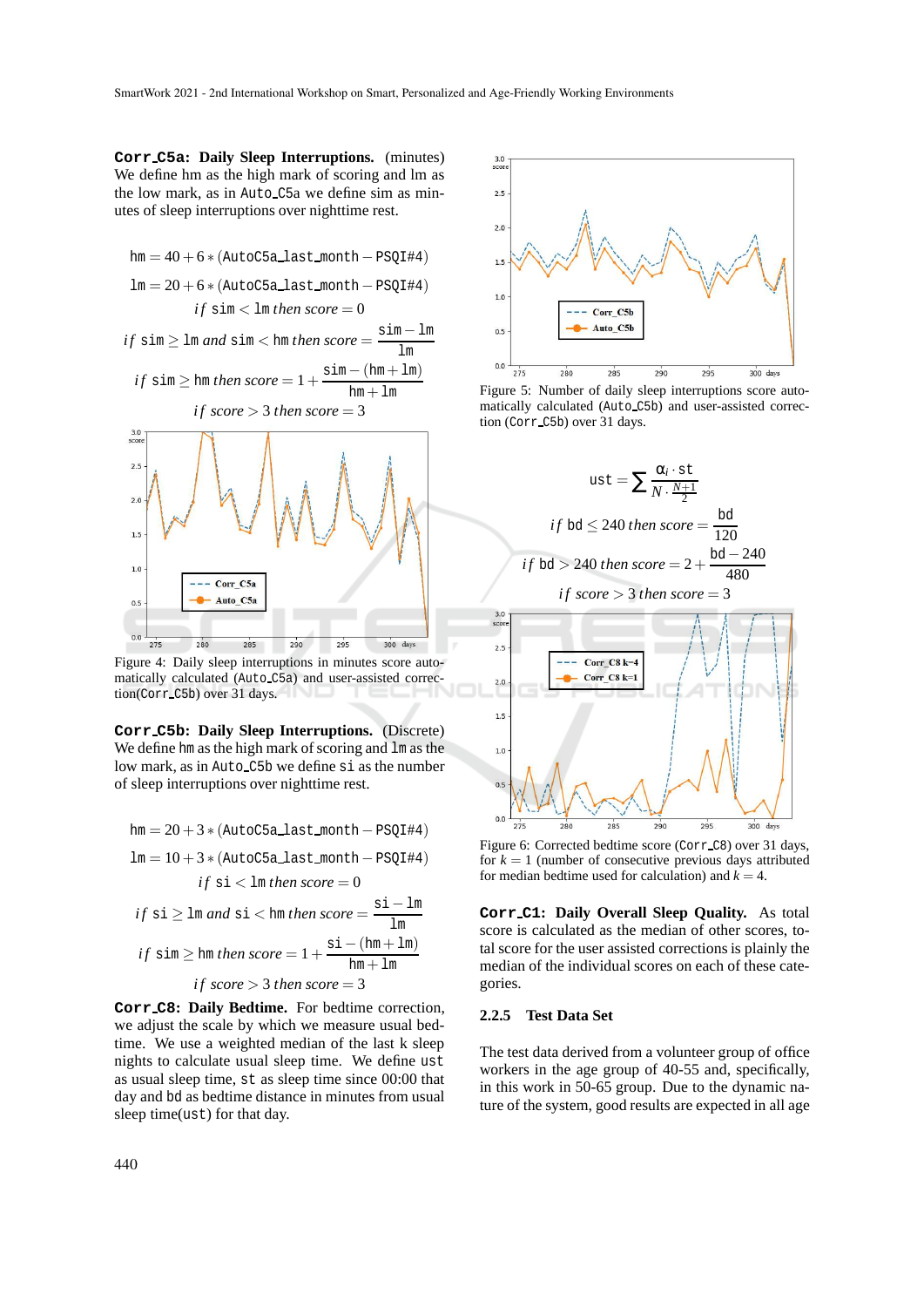

Figure 7: Corrected bedtime score (Corr C8) over 31 days, for  $k = 10$  (number of consecutive previous days attributed for median bedtime used for calculation) and  $k = 30$ .



Figure 8: Total sleep quality score automatically calculated (Auto\_C1) and user-assisted correction (Corr\_C1) over 31 days.

groups as it is mainly based on perception and information of the user on their own health status. Data is being actively collected in the SmartWork project for participants in our pilots. The results will be demonstrated in the next section and concern a user with 2 years data who slept regularly with the smartwatch on and have completed the PSQI questionnaire for these years. According to the profile of this user, it is an office worker, female, aged 46-50, diagnosed with high cholesterol, mild asthma and allergic rhinitis.

## **3 RESULTS**

Fig. 9 shows the automatically calculated objective score, compared to that calculated after the user input that corrects the values. As it is shown, the overall score for the sleep quality remains mainly the same, although, in what follows, it is observed that the individual corrections in scores vary.

Fig. 10 illustrates the monthly aggregate of sleep



Figure 9: Total sleep quality score automatically calculated(Auto C1) and user-assisted correction(Corr C1) over 24 months.



Figure 10: Sleep duration score automatically calculated(Auto C3) and user-assisted correction(Corr C3) over 24 months.

duration daily score calculations over a period of two years. In the figure we can see that the user assisted corrected score is worse than the previous objectively calculated one, as the user reports worse sleep than is objectively calculated.

Fig. 11 depicts the habitual sleep efficiency score calculations over a period of two years. We can see in the figure that the correction scores better than the non-corrected one, the reason is the user reports very good sleep efficiency even though the objective data calculate it worse, we can assume either that the smartwatch is miscalculating interruptions or sleep times, or that the user is satisfied with their sleep efficiency regardless of the objective qualification of their sleep efficiency.

Figs. 12 and 13 show sleep interruption score aggregates over a period of two years for automatically calculated and corrected values. For months the user reports more interruptions and months that user reports less interruptions we can see the corrected calculations vary based on that.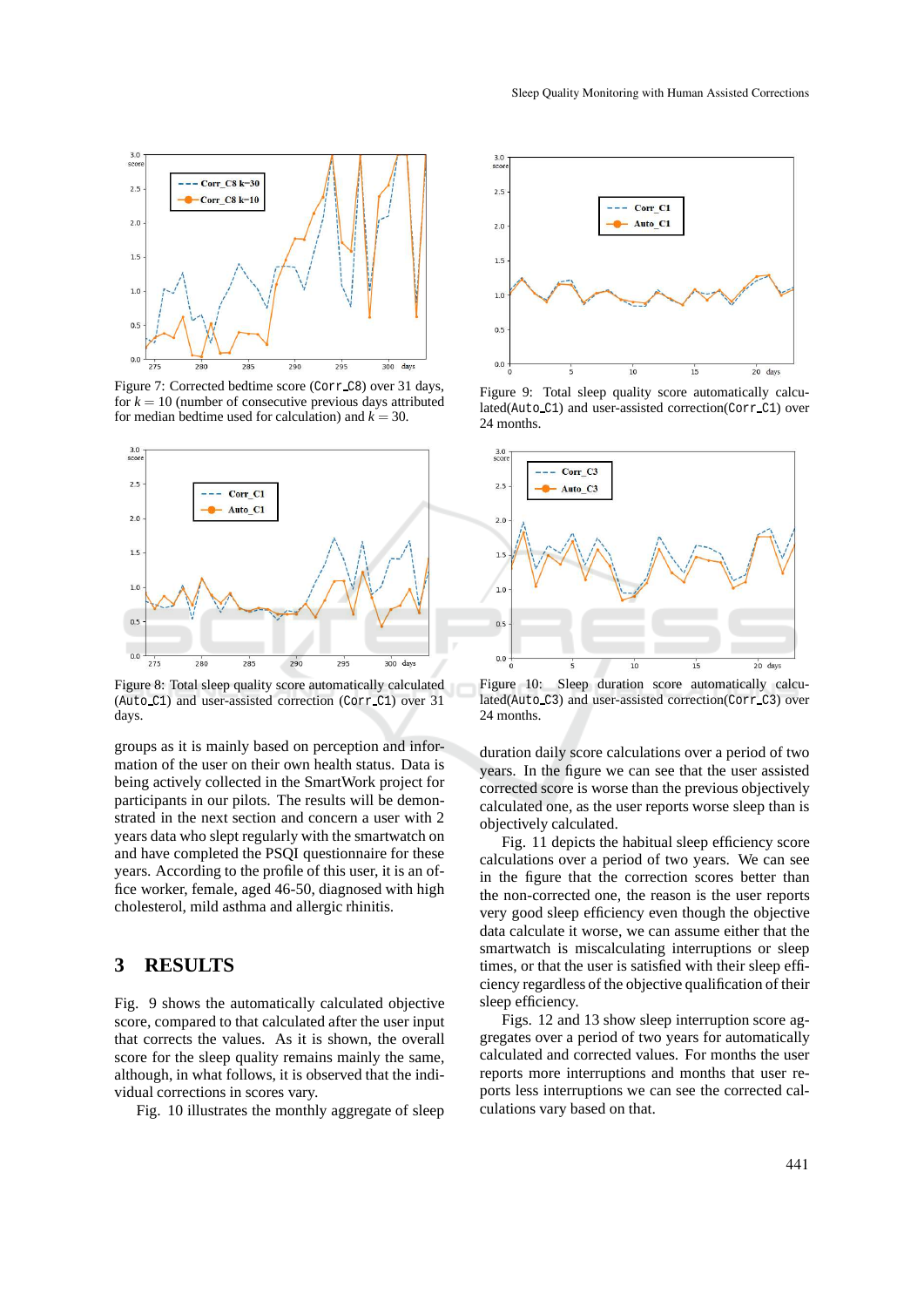

Figure 11: Habitual sleep efficiency score automatically calculated(Auto C4) and user-assisted correction(Corr C4) over 24 months.



Figure 12: Daily sleep interruptions in minutes score automatically calculated(Auto C5a) and user-assisted correction(Corr C5b) over 24 months.



Figure 13: Number of daily sleep interruptions score automatically calculated(Auto C5b) and user-assisted correction(Corr C5b) over 24 months.

Figs. 14 and 15 display bedtime score aggregates over a period of two years for automatically calculated and corrected values. The correction for these scores is calculated based on the usual sleep time of



Figure 14: Daily corrected bedtime score (Corr C8) over 24 months, for  $k = 1$  (number of consecutive previous days attributed for median bedtime used for calculation) and  $k =$ 4.



Figure 15: Daily corrected bedtime score (Corr\_C8) over 24 months, for  $k = 10$  (number of consecutive previous days attributed for median bedtime used for calculation) and  $k =$ 30.

the *k* previous days. From this, we can see that for  $k = 1$  (versus  $k = 4$ ) the user scores better, and as *k* increases the user's scores become worse, indicating that the user has a very unstable sleep schedule, with little sleep difference from one day to the other. But, compared to all the previous days, the user sleep schedule moves a lot.

# **4 DISCUSSION AND CONCLUSIONS**

An advantage of this approach is that, due to its integration into the SmartWork system, it can get metadata from different datasets, such as dietary preferences or galvanic skin response from a smart mouse, that can help in creating a more comprehensive and holistic system that factors in minor data entries, such as the user of their daily routine and prior circum-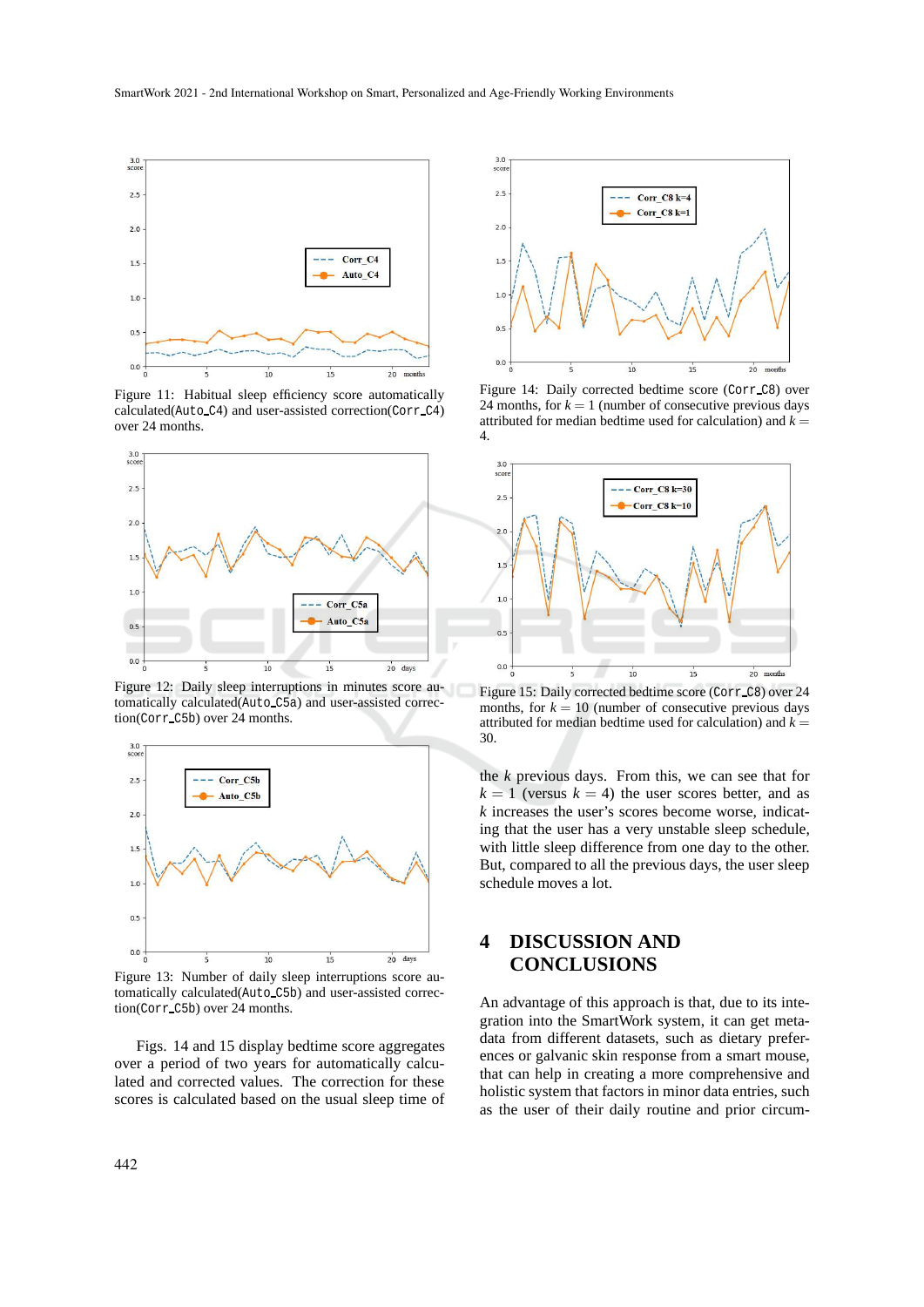As a future work, our goal is to finalize the integration and interconnectivity of different datasets to assist each other. A system that can predict poor or bad sleep quality at a specific night based on the user activities that morning or evening it can warn the user about the habits/activities that contributed to that prediction (e.g., knowing a specific dietary preference and eating habits of the user that causes bad sleep).

In conclusion, the correction system shows value, as it can be used by the user more actively and effectively to personalize their sleep monitoring with better resolution than in our previous work.

### **ACKNOWLEDGEMENTS**

This work has been partially supported by the Smart-Work project (GA 826343), EU H2020, SC1-DTH-03-2018 - Adaptive smart working and living environments supporting active and healthy ageing.

# **REFERENCES**

- Åkerstedt, T., Knutsson, A., Westerholm, P., Theorell, T., Alfredsson, L., and Kecklund, G. (2002). Sleep disturbances, work stress and work hours: a cross-sectional study. *Journal of psychosomatic research*, 53(3):741– 748.
- Cohen-Zion, M., Stepnowsky, C., Shochat, T., Kripke, D. F., and Ancoli-Israel, S. (2001). Changes in cognitive function associated with sleep disordered breathing in older people. *Journal of the American Geriatrics Society*, 49(12):1622–1627.
- Corral, J., Sánchez-Quiroga, M.-Á., Carmona-Bernal, C., Sánchez-Armengol, Á., de la Torre, A. S., Durán-Cantolla, J., Egea, C. J., Salord, N., Monasterio, C., Terán, J., et al. (2017). Conventional polysomnography is not necessary for the management of most patients with suspected obstructive sleep apnea. noninferiority, randomized controlled trial. *American journal of respiratory and critical care medicine*, 196(9):1181–1190. PMID: 28636405.
- Eriksen, W., Natvig, B., and Bruusgaard, D. (2001). Sleep problems: a predictor of long-term work disability? a four-year prospective study. *Scandinavian journal of public health*, 29(1):23–31. PMID: 11355713.
- Hirshkowitz, M., Whiton, K., Albert, S. M., Alessi, C., Bruni, O., DonCarlos, L., Hazen, N., Herman, J., Katz, E. S., Kheirandish-Gozal, L., et al. (2015). National sleep foundation's sleep time duration recom-

mendations: methodology and results summary. *Sleep health*, 1(1):40–43.

- Hsu, C.-Y., Ahuja, A., Yue, S., Hristov, R., Kabelac, Z., and Katabi, D. (2017). Zero-effort in-home sleep and insomnia monitoring using radio signals. *Proceedings of the ACM on Interactive, mobile, wearable and ubiquitous technologies*, 1(3):1–18.
- Khusial, R., Honkoop, P., Usmani, O., Soares, M., Biddiscombe, M., Meah, S., Bonini, M., Lalas, A., Koopmans, J., Snoeck-Stroband, J., et al. (2019). myaircoach: mhealth assisted self-management in patients with uncontrolled asthma, a randomized control trial.
- Knudsen, H. K., Ducharme, L. J., and Roman, P. M. (2007). Job stress and poor sleep quality: data from an american sample of full-time workers. *Social science & medicine*, 64(10):1997–2007.
- Kocsis, O., Moustakas, K., Fakotakis, N., Vassiliou, C., Toska, A., Vanderheiden, G. C., Stergiou, A., Amaxilatis, D., Pardal, A., Quintas, J., et al. (2019). Smartwork: designing a smart age-friendly living and working environment for office workers. In *Proceedings of the 12th ACM International Conference on PErvasive Technologies Related to Assistive Environments*, pages 435–441.
- Kocsis, O., Vasilopoulou, M., Tsopanoglou, A., Papaioannou, A., and Vogiatzis, I. (2015). Telemonitoring system for home rehabilitation of patients with copd. In *2015 E-Health and Bioengineering Conference (EHB)*, pages 1–4. IEEE.
- Konstantoulas, I., Kocsis, O., Fakotakis, N., and Moustakas, K. (2020). An approach for continuous sleep quality monitoring integrated in the smartwork system. In *2020 IEEE International Conference on Bioinformatics and Biomedicine (BIBM)*, pages 1968–1971. IEEE.
- Lian, Y., Xiao, J., Liu, Y., Ning, L., Guan, S., Ge, H., Li, F., and Liu, J. (2015). Associations between insomnia, sleep duration and poor work ability. *Journal of psychosomatic research*, 78(1):45–51.
- Lucena, L., Polesel, D. N., Poyares, D., Bittencourt, L., Andersen, M. L., Tufik, S., and Hachul, H. (2020). The association of insomnia and quality of life: Sao paulo epidemiologic sleep study (episono). *Sleep health*, 6(5):629–635.
- Mporas, I., Efstathiou, A., and Megalooikonomou, V. (2015). Improving sleep stage classification from electroencephalographic signals by fusion of contextual information. In *2015 IEEE 15th International Conference on Bioinformatics and Bioengineering (BIBE)*, pages 1–4. IEEE.
- Mporas, I., Korvesis, P., Zacharaki, E. I., and Megalooikonomou, V. (2013). Sleep spindle detection in eeg signals combining hmms and svms. In *International Conference on Engineering Applications of Neural Networks*, pages 138–145. Springer.
- Nakamura, T., Goverdovsky, V., Morrell, M. J., and Mandic, D. P. (2017). Automatic sleep monitoring using ear-eeg. *IEEE journal of translational engineering in health and medicine*, 5:1–8.
- Nebes, R. D., Buysse, D. J., Halligan, E. M., Houck, P. R.,